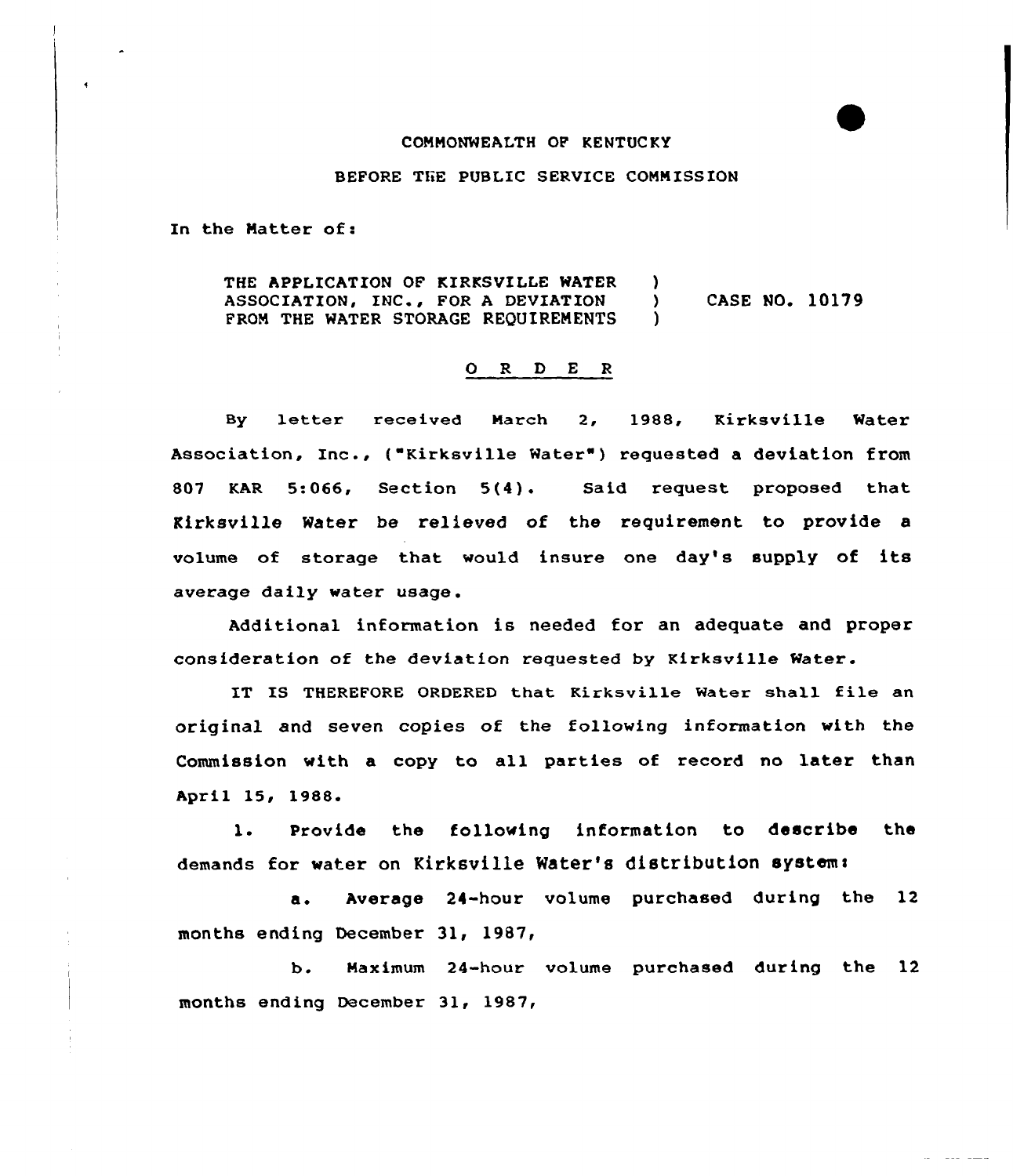c. Total days and highest number of successive days that the maximum 24-hour volume was purchased during the 12 months ending December 31, 1987,

d. Projected maximum daily demand volumes for 1990 similar to (b) and (c) above. Describe the method by which these projections wexe made.

2. Provide a map of Kirksville Water's distribution system that shows the location and size of all distribution mains, storage tanks, pumping stations and any other significant features of the system. One inch on this map should not represent more than one mile on the ground.

3. Provide a technical summary of opexational deficiencies of Kirksville Water's system that are known from experience or that have been indicated by hydraulic analyses'.

Show names and addresses of Kirksville Water's customers 4. that are providing critical health services.

5. Describe past periods of interruption by the suppliex for Kirksville Water. List dates and total days or hours of interruption.

6. Provide detailed information on supplier's system that delivers water to Kirksville Water. Include location and capacity of (a) treatment plant, (b) pumping stations, (c) storage tanks and any other facilities required for the delivery of water to Kirksville Water. Give the 24-hour capacity and maximum 24-hour production of plant for the 12 months ending December 31, 1987.

 $-2-$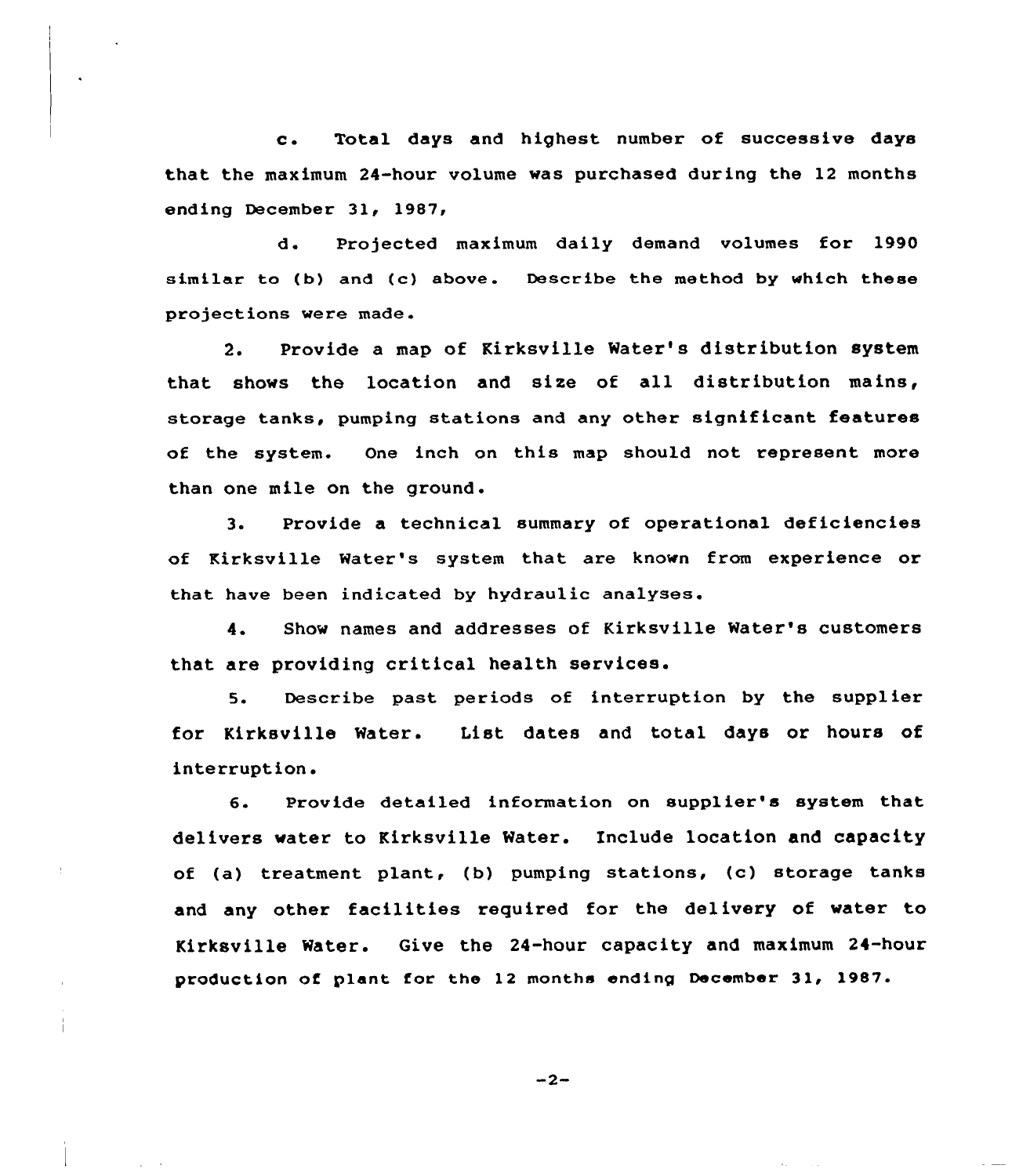7. Does Kirksville Water's purchase agreement place a limit on the daily or monthly volumes that its supplier will furnish. If so, define these limits. If supplier provides certain volumes of storage for Kirksville Water, provide a copy of the agreement that insures the provision of this storage by supplier and a statement reflecting Kirksville Water's assessment of reliability of the agreement. Provide a copy of Kirksville Water's purchase agreement if its particulars cannot be readily described and note the particulars of interest to the instant case. Describe any curtailment aspects of the contract.

8. Describe supplier's capability for delivery of water pressure and volume at each point of delivery to Kirksville Mater. Describe those features of supplier's system that limit its capacity for delivery of water pressure and volume to Kirksville Mater. Such features may include:

a. Distance between supplier's tank and supplier's point of connection with Kirksville Water,

b. Size of the connecting main between Kirksville Water and its supplier's tank,

c. Capacity of supplier's treatment plant,

d. Age of supplier's treatment plant,

Condition of supplier's treatment plant,  $e<sub>z</sub>$ 

Capacity and condition of supplier's pumping f. stations and tanks and supplier's general ability to respond to the needs of Kirksville Water.

 $-3-$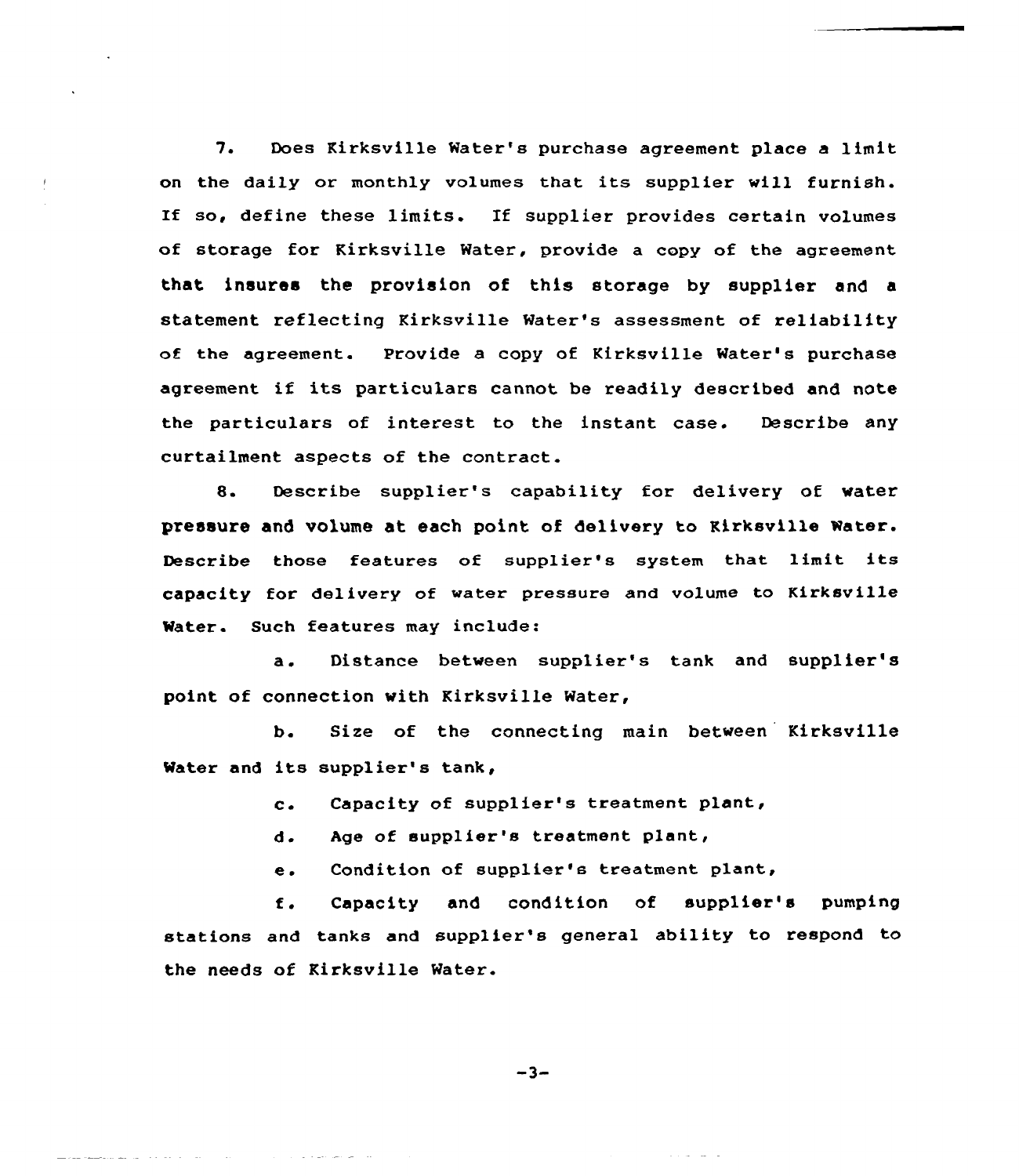9. Provide the following information regarding the Kirksville Water's booster pumps:

a. Number of pumps, and the discharge pressure and capacity of each pump<

b. Number of pumps operating during peak hours,

c. The maximum and minimum water pressure at the inlet of the storage tank,

d. The maximum and minimum pressure at the farthest point in Kirksville Water's system.

10. If the Farmers Home Administration ("FmHA") is the holder of either all or a part of Kirksville Water's long-term debt, provide a copy of an FmHA letter stating its position with regard to the storage volume provided by Kirksville Water and its request for a deviation from PSC regulations.

ll. Describe Kirksville Water's planning to date including its efforts to secure financing for construction of additional storage facilities from sources other than FmHA.

If the above listed items of information cannot be provided by April 15, 1988, Kirksville Water should submit a motion for an extension of time stating the reason <sup>a</sup> delay is necessary and include <sup>a</sup> date by which it will be furnished. Such motion will be considered by the Commission. Kirksville Water shall furnish with each response the name of the witness who will be available for responding to questions concerning each item of information requested should <sup>a</sup> public hearing be required in this matter .

$$
-4-
$$